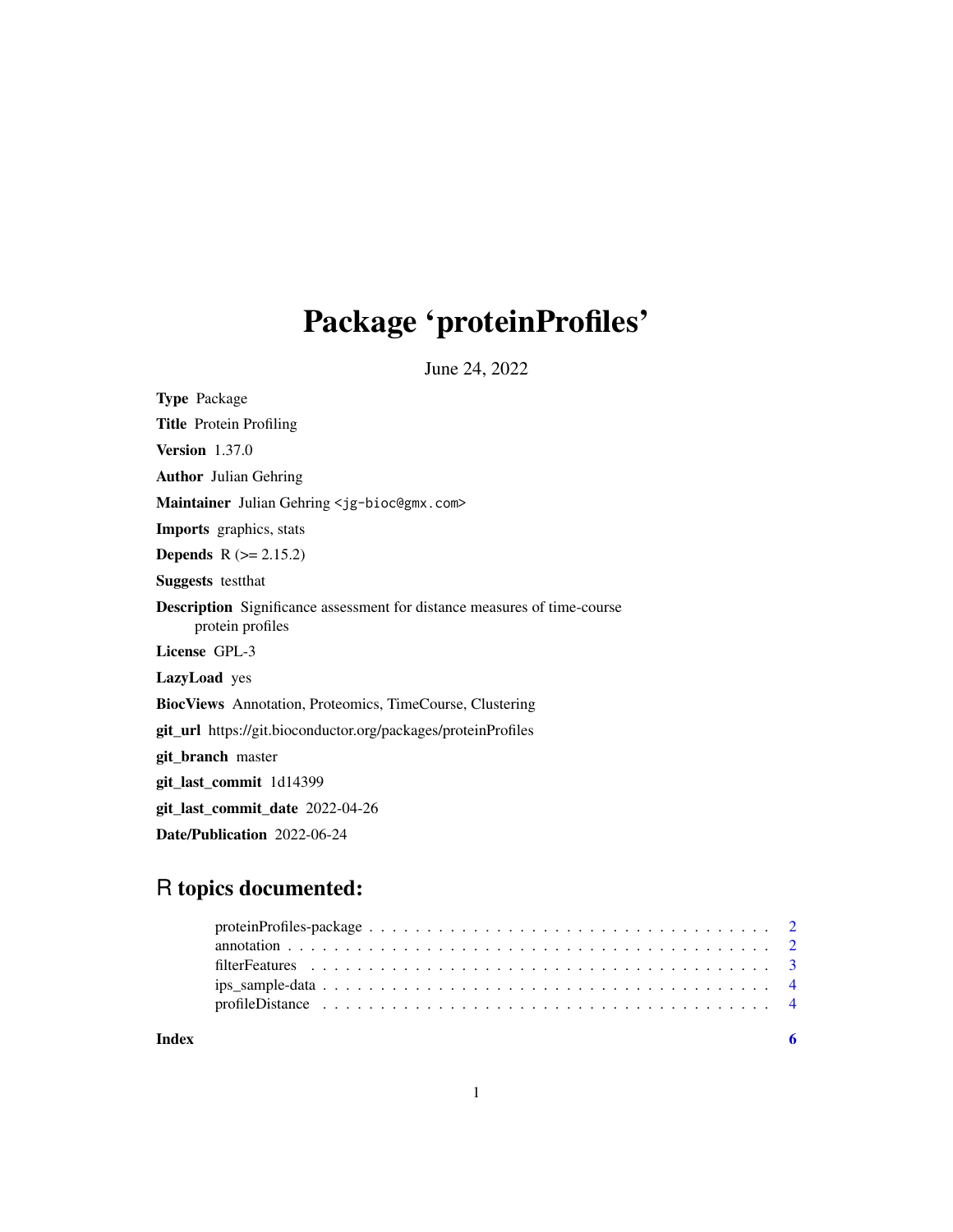<span id="page-1-0"></span>proteinProfiles-package

*proteinProfiles package*

#### Description

Significance assessment for distance measures of time-course protein profiles

#### Details

The package is published under the GPL-3 license.

#### Author(s)

Julian Gehring Maintainer: Julian Gehring <julian.gehring@embl.de>

#### See Also

filterFeatures, grepAnnotation, profileDistance, plotProfileDistance

annotation *grepAnnotation*

#### Description

Find protein group of interest based on pattern matching against the annotation data.

#### Usage

```
grepAnnotation(anno, pattern, column, ...)
```
#### Arguments

| anno       | Data frame with annotation to analyze. The row names have to match rownames<br>in the matrix containing the protein abundance data. Different columns corre-<br>spond to different annotation columns, e.g. from different sources. |
|------------|-------------------------------------------------------------------------------------------------------------------------------------------------------------------------------------------------------------------------------------|
| pattern    | Character string representing a (sub)string or regular expression matched against<br>the annotation. For details, see 'grep'.                                                                                                       |
| column     | Column of the annotation data 'pattern' is matched against.                                                                                                                                                                         |
| $\ddots$ . | Optional arguments, passed to the 'grep' function.                                                                                                                                                                                  |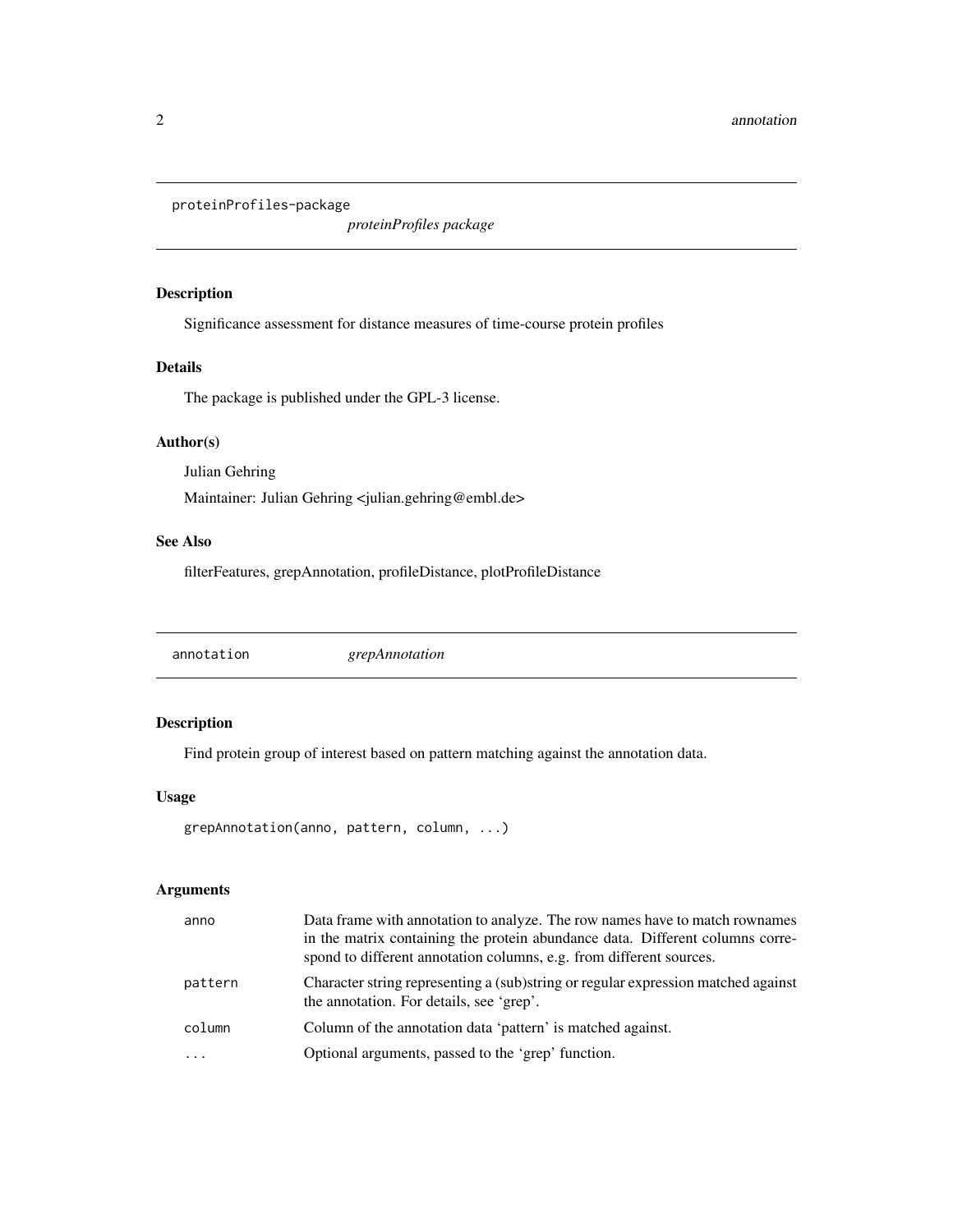#### <span id="page-2-0"></span>filterFeatures 3

#### Value

Protein identifiers (rownames of 'anno') specifying the protein group of interest in the data set.

#### See Also

grep, filterRatios, proteinProfiles

#### Examples

data(ips\_sample)

```
index_28S <- grepAnnotation(annotation, pattern="^28S",
column="Protein.Name")
```

```
index_ribosome <- grepAnnotation(annotation, "Ribosome", "KEGG")
```
filterFeatures *filterFeatures*

#### Description

Filter out proteins exceeding a certain fraction of missing data points.

#### Usage

```
filterFeatures(values, maxNAfraction, verbose=FALSE, plot=FALSE, ...)
```
#### Arguments

| values        | Numeric matrix containing the data to analyze.                                                                                                                          |
|---------------|-------------------------------------------------------------------------------------------------------------------------------------------------------------------------|
| maxNAfraction | Numeric threshold specifying the maximum fraction of data points that can be<br>missing ('NA') to still keep the protein.                                               |
| verbose       | Logical indicating whether to print the number of proteins before and after fil-<br>tering (default: FALSE).                                                            |
| plot          | Logical indicationg whether to plot a diagnostic plot showing the distribution of<br>the fraction of missing data points associated with the proteins (default: FALSE). |
| $\cdot$       | Arguments passed to the "plot" method.                                                                                                                                  |

#### Value

Numeric matrix with the same structure as 'values', with elements not matching the filter criteria removed.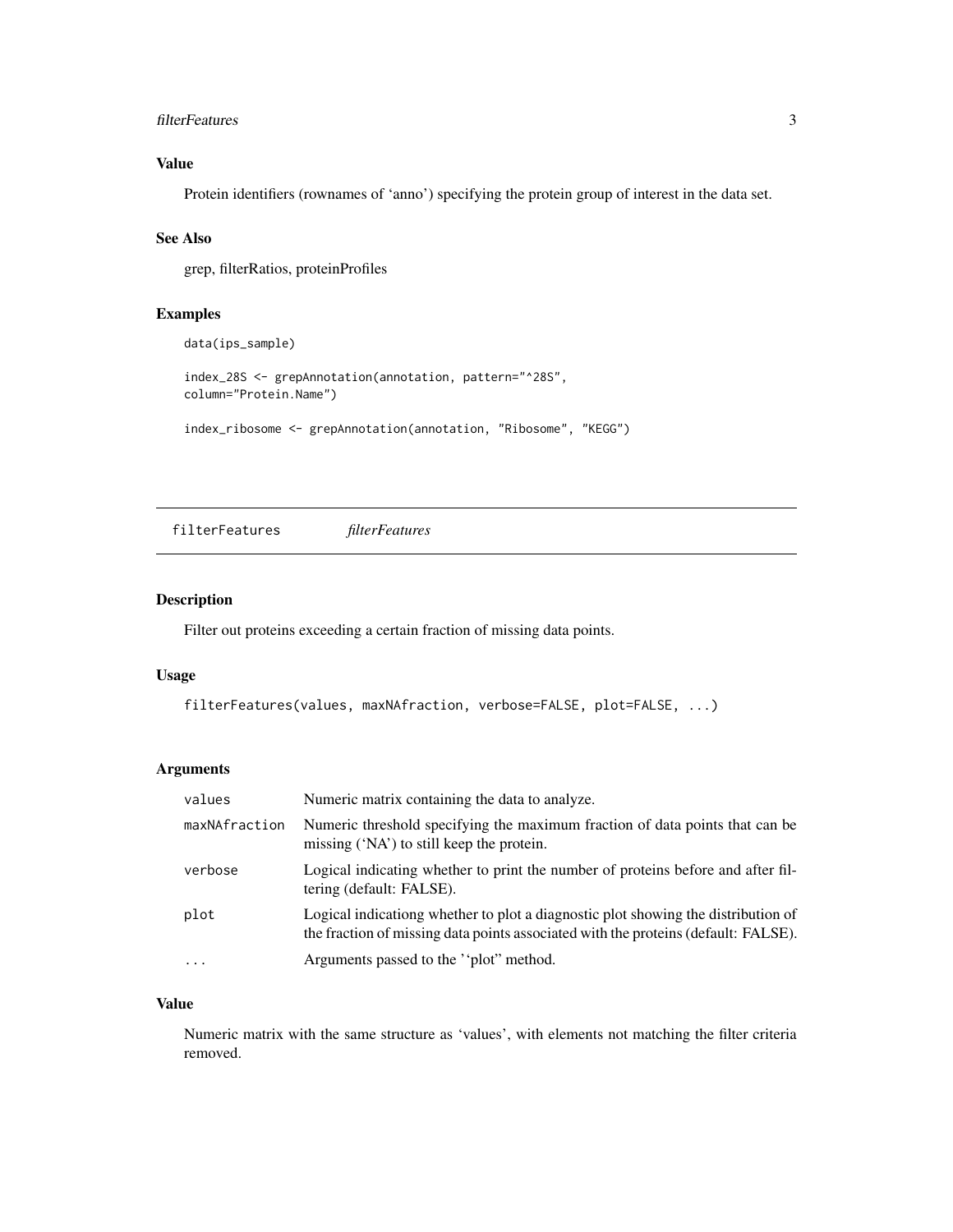#### Examples

```
data(ips_sample)
```
ratios\_filtered <- filterFeatures(ratios, 0.2, verbose=TRUE)

ips\_sample-data *IPS sample data*

#### Description

IPS sample data, separated in protein ratios and annotation.

#### Usage

data(ips\_sample)

#### Format

ratios Matrix with protein profiles. Rows correspond to proteins, columns to samples.

annotation Data frame with annotation columns, with row names matching those of 'ratios.'

#### Examples

```
data(ips_sample)
str(ratios)
str(annotation)
```
profileDistance *profileDistance*

#### Description

Compute distance between a protein group of interest and assess its significance by comparing it to the distances of randomly selected groups of proteins.

#### Usage

```
profileDistance(values, index, nSample=1000, seed)
plotProfileDistance(z, ...)
```
<span id="page-3-0"></span>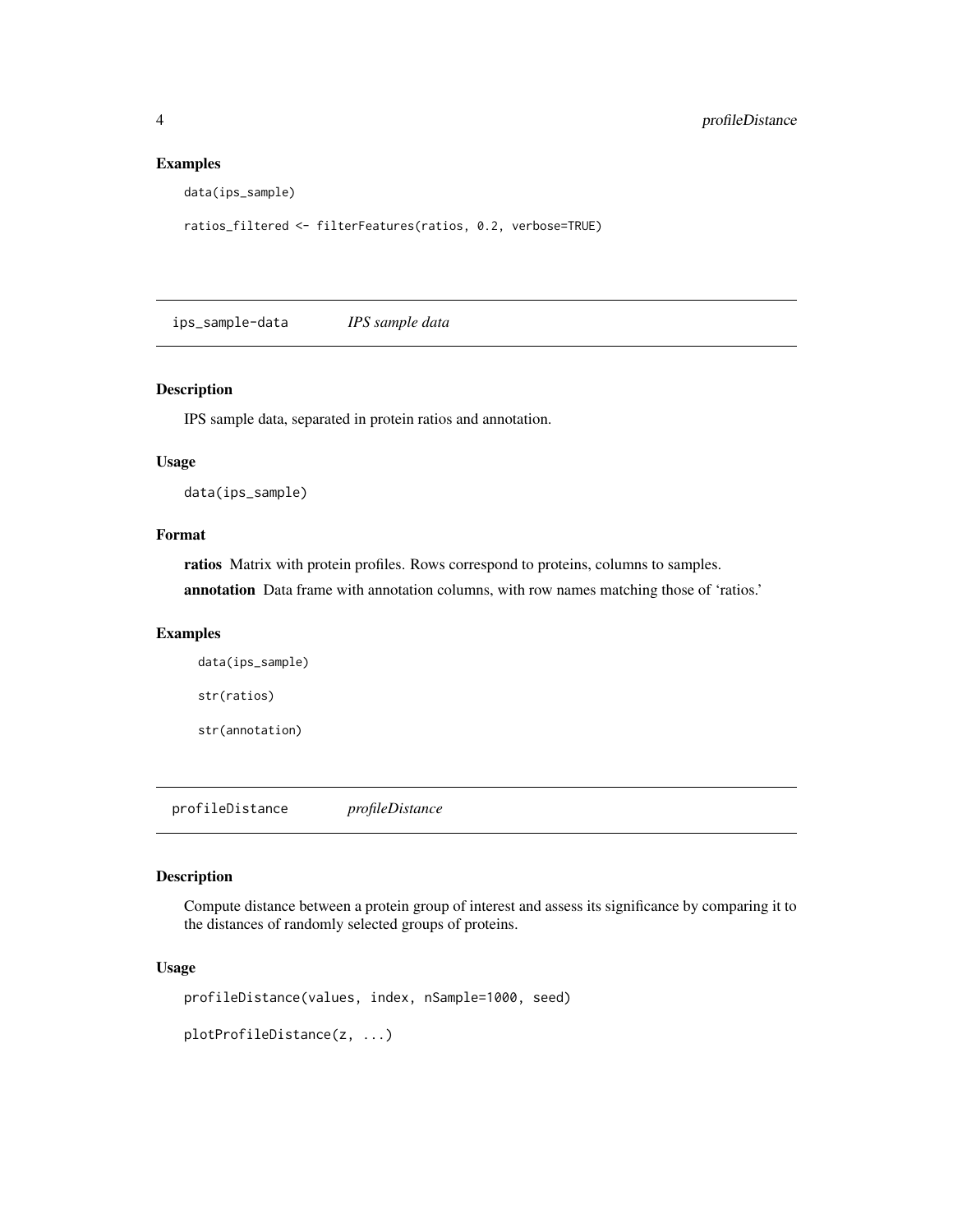#### profileDistance 5

#### Arguments

| values         | Numeric matrix containing the protein data to analyze.                                                                                                                                                        |
|----------------|---------------------------------------------------------------------------------------------------------------------------------------------------------------------------------------------------------------|
| index          | Protein identifiers for the protein group of interest in the data set 'values', as<br>returned from 'grepAnnotation' or an equivalent function.                                                               |
| nSample        | Integer specifying the number of randomly selected groups of proteins with the<br>same number of elements as specified by 'index', serving as a reference for the<br>significance assessment (default: 1000). |
| seed           | Random seed, relevant for the permutation step. For details, see the 'seed' func-<br>tion.                                                                                                                    |
| $\overline{z}$ | Return object from 'profileDistance.'                                                                                                                                                                         |
| .              | Optional arguments passed to the 'plot' function.                                                                                                                                                             |
|                |                                                                                                                                                                                                               |

#### Value

List with elements:

d0 Numeric with mean distance

 $d_0$ 

 $d_1$ 

of profiles for the proteins of interest.

d1 Vector of numerics with mean distances

of randomly selected groups of proteins.

p Numeric with p-value

 $\boldsymbol{p}$ 

#### Examples

data(ips\_sample)

.

index\_28S <- grepAnnotation(annotation, pattern="^28S", column="Protein.Name")

z <- profileDistance(ratios, index\_28S)

z\$p.value

plotProfileDistance(z)